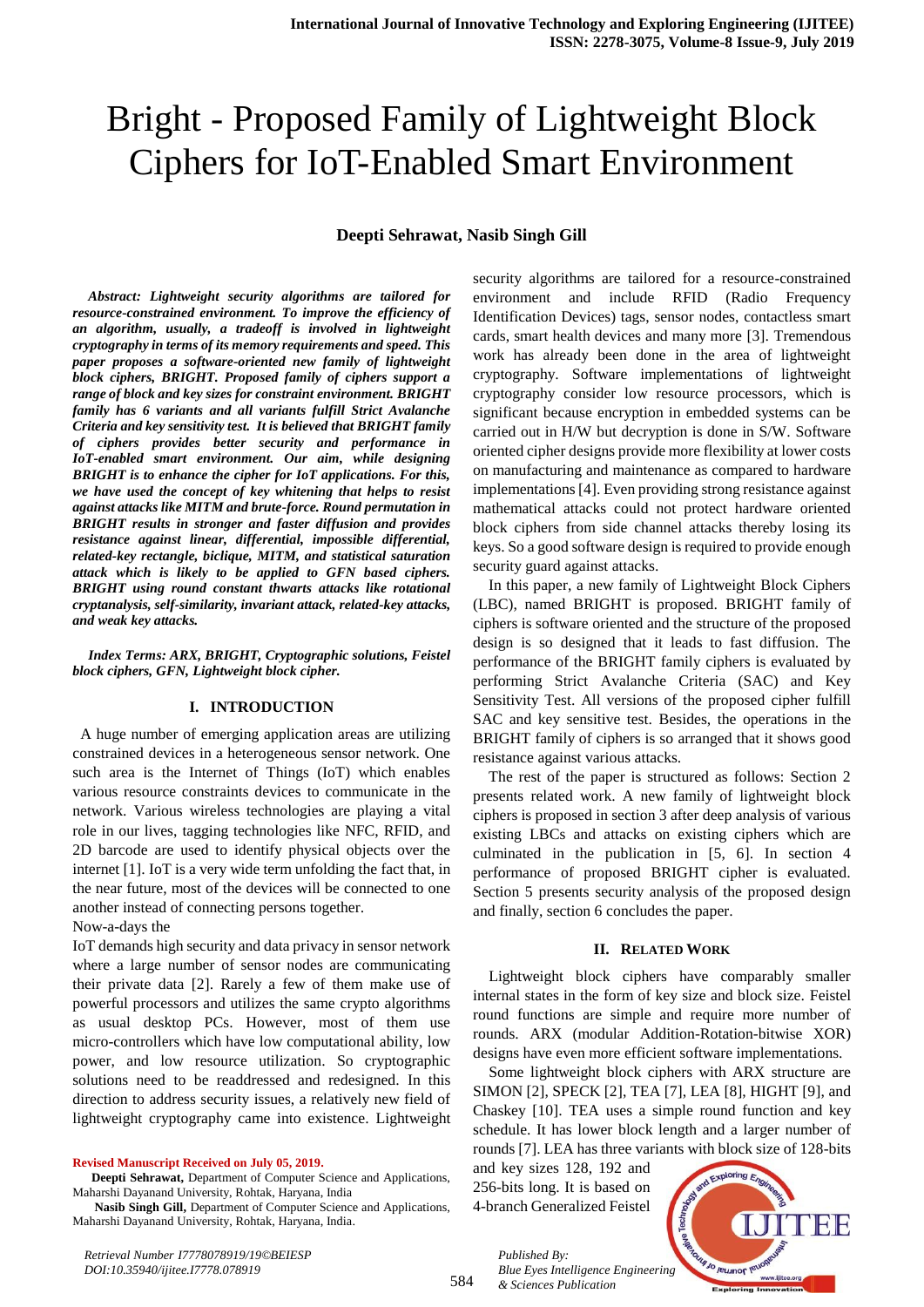Network (GFN) and is optimized for 32-bit processor than a 64-bit processor [8]. HIGHT is optimized for 8-bit operations. SPECK and SIMON family of lightweight ciphers have 10 instances of each. SIMON cipher with a block size of 128-bit is comparable with LEA, LEA's performance exceeds that of SIMON in both 32-bit and 64-bit processors. Whereas, the performance of SPECK exceeds LEA'S performance in 64-bit processor because of SPECK's 64-bit addition in a 64-bit processor. CHASKEY ciphers is a permutation-based Message Authentication Code (MAC) LBC. It does not follow any key schedule it simply consists of shift and XOR operations with the state for two sub-keys [10].

# **III. BRIGHT CIPHER**

#### A. **Design Considerations**

The proposed design is a family of LBCs, named BRIGHT. BRIGHT is a 4-branch Generalized Feistel Network GFN) that has comparably light round functions. It has low decryption overhead and provable security margin. Smaller block sizes result in low memory footprints when implemented in software and key sizes less than 80 bits provides low-security margin against brute-force search attacks. So, considering this in mind, the minimum block size chosen for the BRIGHT family of block ciphers is 64-bits and minimum key size chosen is 80-bits. Here the term lightweight does not only mean that a security algorithm is suitable for some constraint platform but it should be platform independent. Proposed family of BRIGHT cipher has an application independent design choice that provides good performance on multiple platforms. Since devices and the applications vary greatly, proposed cipher provides a wide range of options in the form of block sizes and key sizes. Prevailing block sizes are 64-bit and 128-bit and key sizes are related to the desired security level, for instance, for low-cost devices 64-bits key would be sufficient while on the other hand, more sensitive applications may require 256 bits of key. So, we have designed BRIGHT with two block sizes 64-bits and 128-bit supporting several key sizes viz. 80, 96, 128, 192 and 256 bits with three key sizes in total to go along with each of the block sizes. To provide enough security margin against existing attacks, we first attempt to find out the minimum number of rounds '*R*' required to perform complete diffusion for each variant of BRIGHT family. Starting from the very first round, proposed cipher fulfills SAC i.e. in every round of BRIGHT family ciphers around 50% of bits are changed. All variants of BRIGHT family ciphers take at most 8 rounds for complete diffusion. The actual number of rounds for each variant is found by applying the formula *4R* for BRIGHT 64/80 variant and the subsequent variants are incremented by 1 round to its previous variant like BRIGHT 64/96 has *4R+1* rounds. This provides resistance to the ciphers against attacks.

The block size, key size, and the number of rounds for all variants of the BRIGHT family of lightweight ciphers are given in Table 1.

|  |  |  |  | Table 1. Parameters for all versions of BRIGHT |
|--|--|--|--|------------------------------------------------|
|--|--|--|--|------------------------------------------------|

|             | 1 acie 1, 1 analitecto for all Tengrollo of Division 1 |          |       |                          |  |        |  |  |  |  |  |  |
|-------------|--------------------------------------------------------|----------|-------|--------------------------|--|--------|--|--|--|--|--|--|
| Bloc        |                                                        | Key Word | Kev   | <b>Rounds</b>   Rotation |  |        |  |  |  |  |  |  |
|             | size                                                   | Size     | Words |                          |  | Amount |  |  |  |  |  |  |
| <b>Size</b> | mn                                                     |          | m     |                          |  |        |  |  |  |  |  |  |

| 4n  |     |    |   |    |   |
|-----|-----|----|---|----|---|
| 64  | 80  | 16 |   | 32 |   |
|     | 96  |    | 6 | 33 | h |
|     | 128 |    |   | 34 | n |
| 128 | 128 | 32 |   | 35 | 8 |
|     | 192 |    | 6 | 36 | 8 |
|     | 256 |    |   | 37 |   |

Talking about key scheduling, the BRIGHT family of ciphers provides a good level of security against related key attacks.

#### B. **Notation**

Throughout the paper the following notations are used:

| V,       | Word/Branch                     |
|----------|---------------------------------|
| Æ        | Addition modulo $2^n$           |
| ക        | $n$ -hit exclusive OR           |
| $x<<<$ m | Left circular shifts by m-bits  |
| x>>>m    | Right circular shifts by m-bits |
| $Rk_i$   | Round key for $i^{th}$ round    |
| &        | <b>Bitwise AND</b>              |
| C        | Constant                        |

#### *C.* **Proposed Algorithm Design**

Most of the algorithms designed so far were aimed and do well on a particular platform and were not intended for high performance across a wide range of devices, except a few like SIMON and SPECK. In this direction, to fill the need for secure, flexible and platform independent LBC a family of block ciphers, named BRIGHT is proposed in this paper. A total of six instances of BRIGHT have been proposed for better performance on microcontrollers. The notion for different variants of BRIGHT specifies its block size and key length, like BRIGHT 64/80 refers to the BRIGHT lightweight block cipher having a block size of 64 bits and a key size of 80 bits. The encryption function takes a plaintext,  $P = P_0 P_1 P_2 P_3$ , along with 4 whitening keys (*wki*) where, 0*<=i<*4 and *n* round keys for *n*-rounds denoted as  $RK_i$ , (Round key for  $i^{th}$  round) extracted from the master-key, *Mk.*

## *D.* **General Structure**

BRIGHT cipher employs a 4-branch GFN by applying various operations on it. For  $k \in$  GF  $(4)^n$ , the round function of BRIGHT 4*n* is a key-dependent function and this function is given by a map by using (1).

$$
R_k: GF(4)^n \times GF(4)^n \to GF(4)^n \tag{1}
$$

This map is defined by different operations applied on it like key whitening, ARX (modular addition, XOR and circular shift) operations, and round permutation. The effect and operations on single round function  $R_{ki}$  are shown in Fig. 1.



*Retrieval Number I7778078919/19©BEIESP DOI:10.35940/ijitee.I7778.078919*

*Published By:*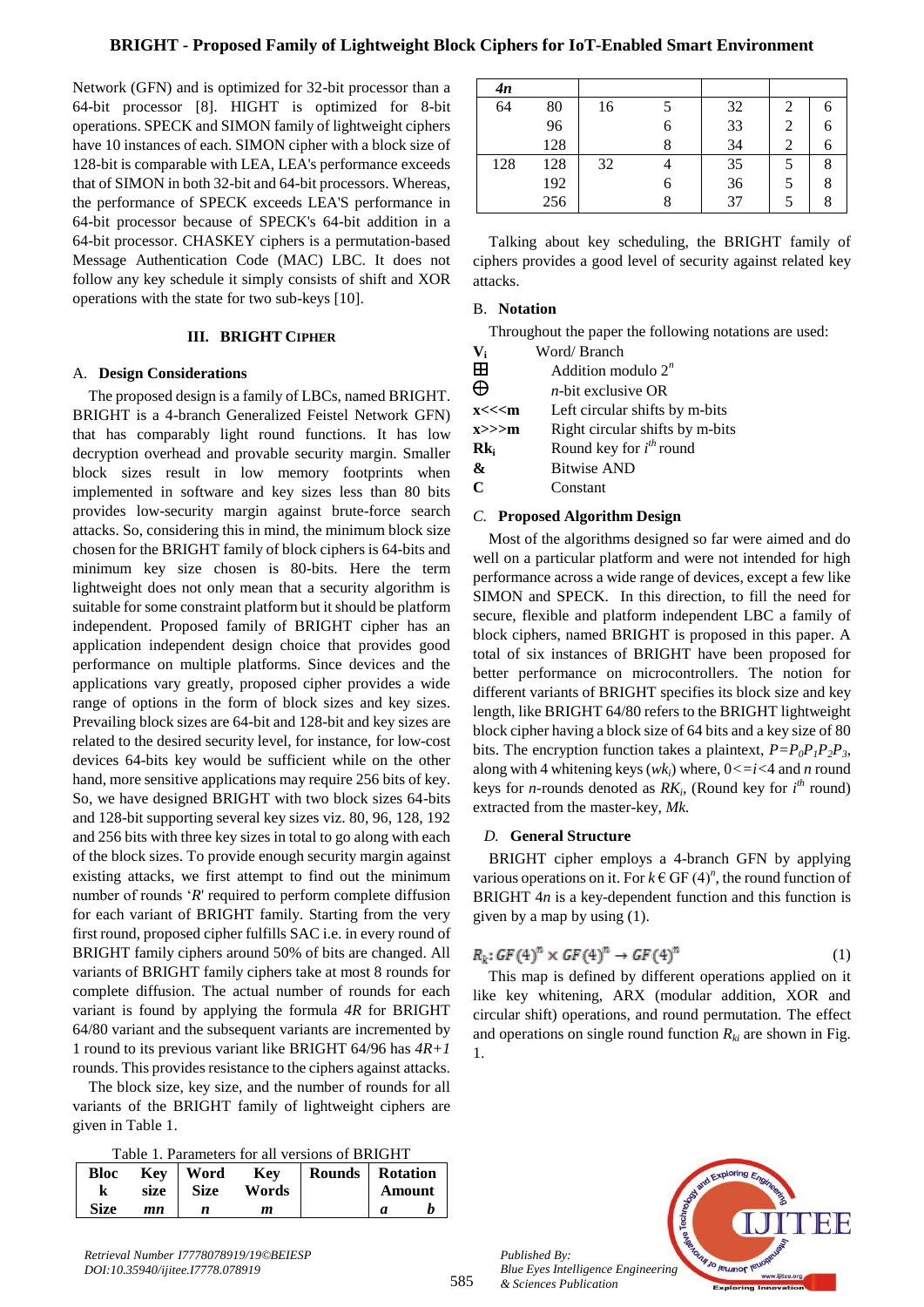

Figure.1 Structure of BRIGHT cipher

Decryption does not add any complexity to the cipher, in it the order of operations are just reversed. There are 3 layers in the BRIGHT family of ciphers which are explained below:

## **Layer 1: Key Whitening**

Key whitening is a concept in which actual key is XORed prior to its use which thwarts the weak key attacks, as in SIT [11]. Key whitening does not thwart most analytical attacks, for example, linear and differential cryptanalysis but it provides resistance against MITM attack and also increases the complexity of a brute force attack. The BRIGHT family of ciphers implements key whitening by adding a sub-key prior to the first round. It is supposed that an attacker cannot predict input after whitening. In most of the attacks, due to key whitening, it is not possible to extend the attack by even one round as this requires searching for all of the *n-*keys (256-bit keys in 256-bit version). So key whitening plays an important role in providing resistance against some attacks. In the proposed BRIGHT family of ciphers, initial round key whitening is applied i.e. the key is XORed prior to its use in the round function.

## **Layer 2: ARX Operations**

ARX stands for Addition, Rotation, and XOR operations. ARX designs have very efficient software implementations and efficiently implements the encryption, decryption and key schedule procedures in a parallel way. The BRIGHT family uses ARX structures in which the operations are so arranged that it leads to fast diffusion and provides strong resistance against attacks. Following operations are performed on each round of n-bit words of BRIGHT:

- 1)Addition modulo  $2^n$  is used to introduce sufficient non-linearity and as a result, improves the diffusion and helps to thwart structural attacks. This is done at the same speed as by bitwise XOR. By using a non-linear operation, addition modulo  $2^n$ , the differences are propagated indefinitely.
- 2)Left and right circular shifts are used to add diffusion in the cipher [3]. By using a different amount of rotation, BRIGHT offers different trade-offs between security (linear and differential probabilities) and efficiency*.*
- 3)Bitwise XOR operation is used in combination with addition modulo to improve the diffusion.

## **Layer 3: Round Permutation**

Usually, GFN has slow diffusion property and round permutation provides faster diffusion. Fast diffusion in a cipher thwarts those attacks that are made possible because of slow diffusion property of block ciphers. Same is the case with PICCOLO [12] cipher and as a result, round permutation provides resistance against impossible differential cryptanalysis in PICCOLO. Proposed cipher, BRIGHT implements round permutation as a last step in each round which results in fast diffusion and as a result complete diffusion can be achieved in a lower number of rounds in all versions of the BRIGHT cipher.

Encryption can be defined by the composition as in (2):

$$
R_{kr-1}^{\circ} R_{kr-2}^{\circ} \dots R_{k1}^{\circ} R_{k0}
$$

This composition of round functions can be read from right to left. Same round function is used in decryption and the order of key whitening, round constants, round keys, and ARX operations are reversed. Addition modulo  $2^n$  is replaced by subtraction modulo  $2^n$ . BRIGHT operations are fast and are supported in  $8/16/32/64$ -bit platforms in an efficient and parallel way which lead to fast encryption and small code size. We have removed the last round key whitening which was used by most of the existing ciphers to enhance the performance and it also lowers the code size.

## *E.* **Key Schedule**

*Published By:*

Key scheduling, being a crucial component of a block

*& Sciences Publication* 



(2)

*Retrieval Number I7778078919/19©BEIESP DOI:10.35940/ijitee.I7778.078919*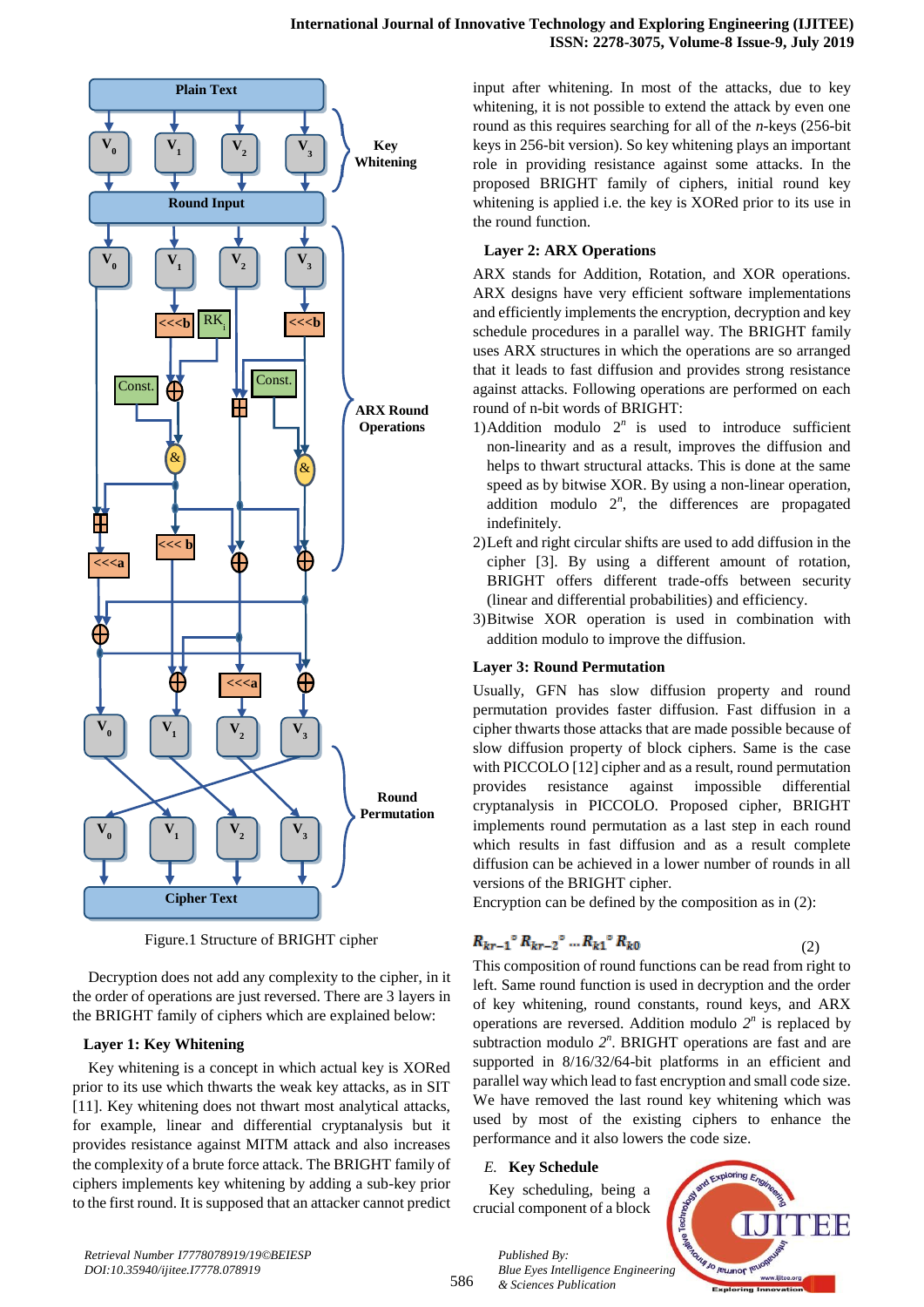#### **BRIGHT - Proposed Family of Lightweight Block Ciphers for IoT-Enabled Smart Environment**

cipher can break down entire design if otherwise not designed cleverly. Weak key scheduling gives classes of weak keys i.e. keys that break the cipher easily like, zero correlation cryptanalysis, MITM attacks and their variants [13]. There are different ways of using a key schedule in a block cipher, the first approach uses linear key scheduling which performs bit-permutations and other linear operations as in case of DES [14]. Some others also used masking with some fixed round constants along with the first approach like SIMON [2], and Piccolo [12]. The last and important approach uses a non-linear component along with the combination of the first two approaches as is done in SPECK [2] cipher. An iterative block cipher makes use of mixing of round keys which can be used with the plaintext to introduce non-linearity.

Key scheduling of BRIGHT cipher is motivated from the SPECK [2] key scheduling which is compact in memory and is secure. In the key scheduling part, a user-defined master key is stored in the register key, which is represented by using (3):

$$
Key = k^n k^{n-1} k^{n-2} \dots k^2 k^1 k^0
$$
 (3)

Instead of using the entire key, a sub-key is derived from the master key which is fed to the rounds, each round uses different keys. More rounds introduce more confusion and diffusion and hence as a result provides more security. To provide resistance against attacks, attacks must be slower than exhaustive key search i.e. brute force attack. More the key size, longer it takes for exhaustive key search attack resulting in a more secure cipher. Furthermore, larger key sizes require more rounds to dissipate the effect of every key bit on the ciphertext in a similar way. So, with the increase in the key size, there must be an increase in the number of rounds so that measurable differences could not be found and this, in turn, prevent cipher from attacks.

Key schedule of the BRIGHT family of ciphers does the minimal mixing so as to thwart related-key attacks. A sequence of *n* key-words is retrieved from the master key for *n*-rounds (one for each round) which are used in n-rounds to make encryption/decryption process strong enough.

Key scheduling part uses the round function to generate round keys *k<sup>i</sup> .* Let '*K'* be a key for BRIGHT *4n* block cipher. We can write  $K = (l_{m-2}, \ldots l_0, k_0)$  where  $l_i, k_0 \in \text{GF}(4)^n$ , for a value of *m* in {2,3,4}. Sequences  $k_i$  and  $l_i$  are defined by (4) and (5) respectively.

$$
L_{i+m-1} = (k_i + l_i \gg 2)^\wedge i \tag{4}
$$

$$
K_{i+1} = k_i \ll \frac{5}{l_{i+m-1}} \tag{5}
$$

The value  $k_i$  is the  $i^{th}$  round key, for  $0 \le i \le T$ .

#### **IV. PERFORMANCE EVALUATION**

Confusion and diffusion are two main parameters which

test the suitability of a cipher. Confusion means that there must exist a complicated relation of ciphertext with plaintext and key. This is achieved by mixing operations in a complicated way. Diffusion means that every ciphertext bit must be influenced by every plaintext bit and the key bit. Spreading every plaintext bit influence over many ciphertext bits hides the statistical structure of the plaintext.

Key sensitivity is another term which can be used for the performance evaluation of ciphers. An algorithm is said to be key sensitive if retrieving original data is not possible when a single bit is changed in the original key. For this, Avalanche test is used to estimate the extent of changes in the resulting ciphertext. As per Strict Avalanche Criteria (SAC), a test is considered to be perfect if a single bit change in input (key/ plaintext) results in a 50% change in the bits. Cipher fulfilling SAC has a higher probability to thwart all possible attacks. Contrary, if SAC is not satisfied, it is considered that poor randomization occurs and cipher is not considered good.

The results of the Avalanche test for BRIGHT 64/80 is given in Table 2 by finding the number of bits changed in ciphertext when one bit is changed in the plaintext. The values of plaintext and ciphertext are given in hexadecimal. To find the effect of SAC, first, these hexadecimal values are converted to binary values than the amount of change in bits is calculated. The chosen master key for which SAC is performed is also given. The result shows that out of 64, 34 bits are changed (around 53%). This result is obtained from the results of Fig. 2(a) and Fig. 2(b). The results of the Avalanche test shows that BRIGHT 64/80 fulfills SAC.

Table 3 gives the result for key sensitive test for BRIGHT 128/128, by finding the number of bits changed in the ciphertext when there is a single bit change in plaintext. Here also the values of chosen master key, plaintext and obtained ciphertext are given in hexadecimal. These values are first converted to binary equivalents to obtain the number of bits got changed in ciphertext when only one bit is changed in the plaintext. Out of 128 bits, 64 bits are changed (50%). This result is obtained from the results of Fig. 3(a) and Fig. 3(b).

Similar type of results are obtained for all variants of the proposed family of ciphers. Table 4 summarizes the result of SAC for all versions of BRIGHT family ciphers and Table 5 gives the result of key sensitive test for all versions of BRIGHT. To obtain the results of table 4 and table 5, a total of 9 diffusion values are taken to find the average diffusion and diffusion percentage. It is verified that all versions of BRIGHT family fulfill SAC criteria and key sensitive test. Besides, performance of BRIGHT is evaluated on different parameters and compared with various benchmarked lightweight block ciphers on different platforms (64-bit and 32-bit) which are culminated in the publications [15, 16].



*Published By:*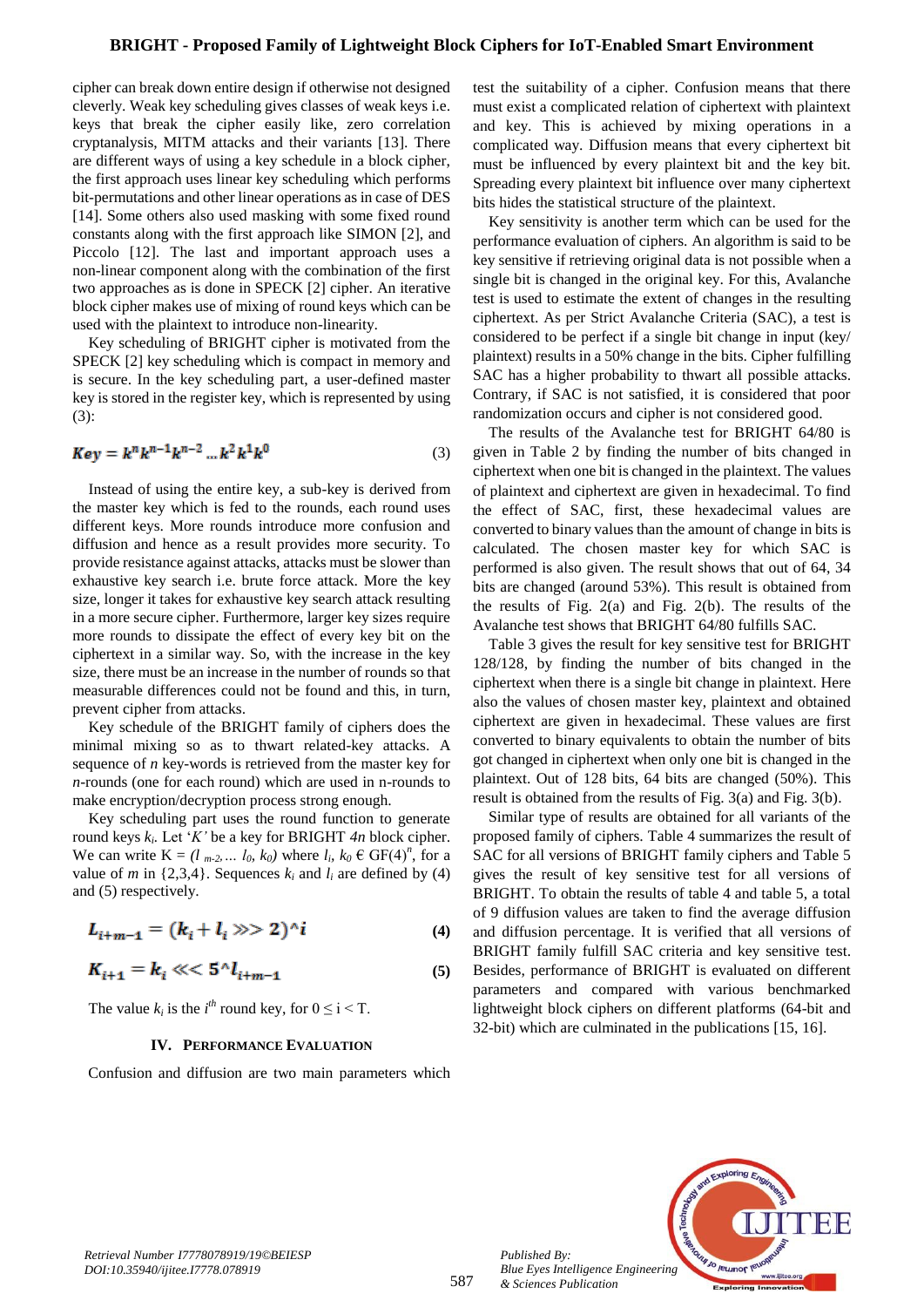

**Figure 2 (a): Represent encryption and decryption of BRIGHT 64/80 (Plaintext = 00 00 00 00 00 00 00 00).**

| - 0<br>×<br>-<br>E' "E:\DS\BRIGHT comparison\BRIGHT\Algo1 (64-80)\bin\Debug\Algo1 (64-80).e                                                                                                                                                                                                                                                                                                                                                                                       |   |
|-----------------------------------------------------------------------------------------------------------------------------------------------------------------------------------------------------------------------------------------------------------------------------------------------------------------------------------------------------------------------------------------------------------------------------------------------------------------------------------|---|
| Plaintext:<br>00 00 00 00 00 00 00 01<br>Ke y:                                                                                                                                                                                                                                                                                                                                                                                                                                    | ́ |
| 07 04 02 03 08 29 2a 0b 10 11                                                                                                                                                                                                                                                                                                                                                                                                                                                     |   |
| ->EncryptionKeySchedule begin_<br>->EncryptionKeySchedule end                                                                                                                                                                                                                                                                                                                                                                                                                     |   |
| RoundKe ys :<br>07 04 63 43 c6 2b 7b d2 5a 00 e0 58 0c 88 e6 84 73 f7 7f bb 0f e2 c8 f4 81 40 aa<br>1e ab 65 c3 12                                                                                                                                                                                                                                                                                                                                                                |   |
| $\rightarrow$ Encryption begin<br>->Encryption end                                                                                                                                                                                                                                                                                                                                                                                                                                |   |
| Ciphertext:<br>9d 9d 5c 32 43 e6 30 97                                                                                                                                                                                                                                                                                                                                                                                                                                            |   |
| $\mathord{\hspace{1pt}\text{--}\hspace{1pt}}$ $\mathord{\hspace{1pt}\text{--}\hspace{1pt}}$ $\mathord{\hspace{1pt}\text{--}\hspace{1pt}}$ $\mathord{\hspace{1pt}\text{--}\hspace{1pt}}$ $\mathord{\hspace{1pt}\text{--}\hspace{1pt}}$ $\mathord{\hspace{1pt}\text{--}\hspace{1pt}}$ $\mathord{\hspace{1pt}\text{--}\hspace{1pt}}$ $\mathord{\hspace{1pt}\text{--}\hspace{1pt}}$ $\mathord{\hspace{1pt}\text{--}\hspace{1pt}}$ $\mathord{\hspace{1pt}\text{--$<br>->Decryption end |   |
| <b>Plaintext:</b><br>00 00<br>00 00 00 00 01<br>ии<br><b>Expected Plaintext:</b>                                                                                                                                                                                                                                                                                                                                                                                                  |   |
| 00 00 00 00 00 00 00 01<br><b>CORRECT!</b>                                                                                                                                                                                                                                                                                                                                                                                                                                        |   |

**Figure 2 (b): Represent encryption and decryption of BRIGHT 64/80 (Plaintext = 00 00 00 00 00 00 00 01).**



*Published By:*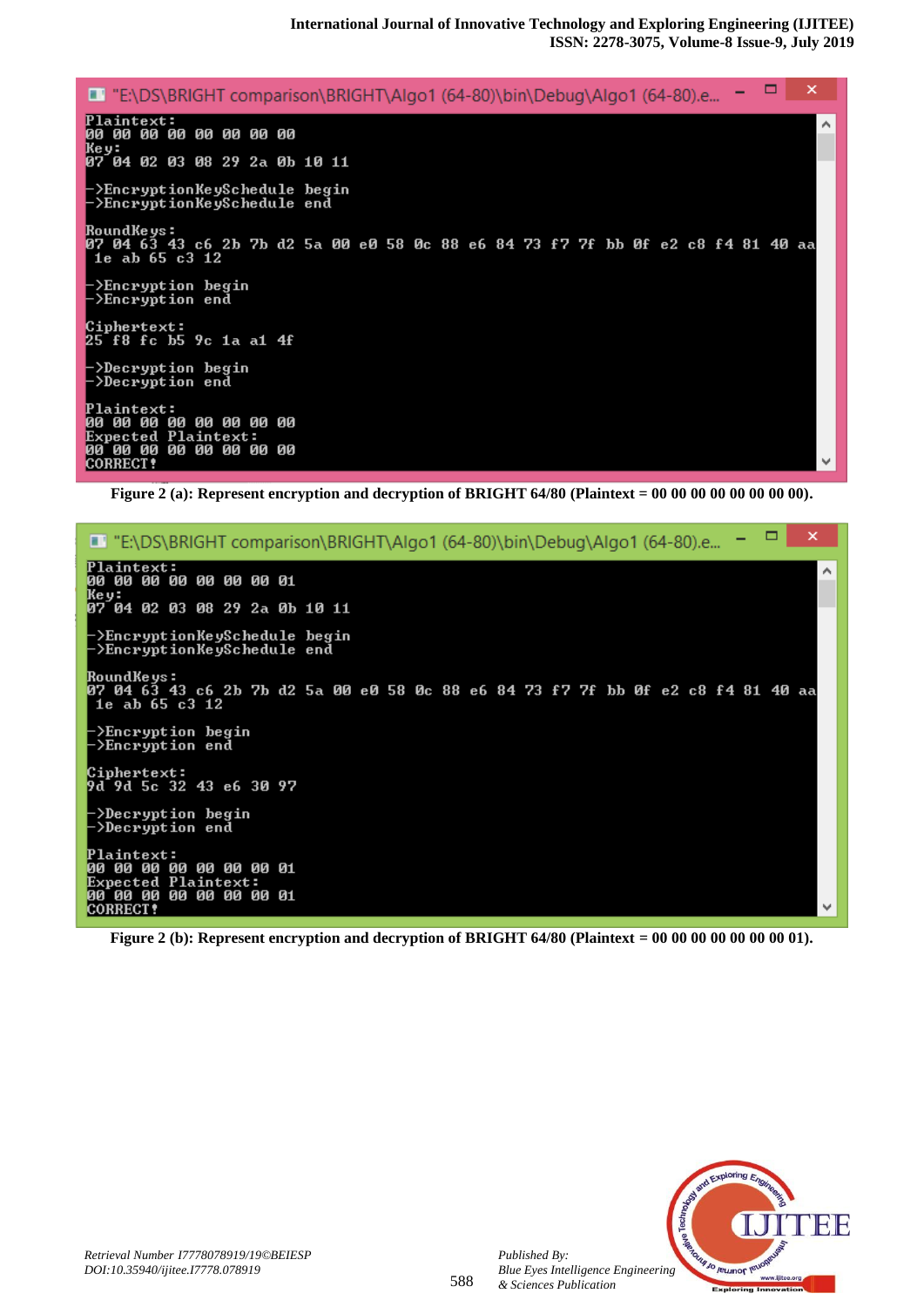# **BRIGHT - Proposed Family of Lightweight Block Ciphers for IoT-Enabled Smart Environment**

Table 2: Diffusion for BRIGHT 64/80, when there is a single-bit change in plaintext.

| <b>BRIGHT 64/80,</b>                             |                         |    |  |  |  |  |  |  |  |  |
|--------------------------------------------------|-------------------------|----|--|--|--|--|--|--|--|--|
| Key (Hexadecimal)= 07 04 02 03 08 29 2a 0b 10 11 |                         |    |  |  |  |  |  |  |  |  |
| <b>Plain Text</b>                                | Number of bits changed  |    |  |  |  |  |  |  |  |  |
| (Hexadecimal)                                    | (Hexadecimal)           |    |  |  |  |  |  |  |  |  |
| 00 00 00 00 00 00 00 00                          | 25 f8 fc b5 9c 1a a1 4f | 34 |  |  |  |  |  |  |  |  |
| 00 00 00 00 00 00 00 01                          | 9d 9d 5c 32 43 e6 30 97 |    |  |  |  |  |  |  |  |  |

 $\boldsymbol{\times}$ . E "E:\DS\BRIGHT comparison\BRIGHT\Algo1 (128-128)\bin\Debug\Algo (128-12... = **Plaintext:** ۸ Key: 06 04 02 03 08 29 2a 0b 10 11 12 13 f0 1e 45 c3 .<br>·>EncryptionKeySchedule begin<br>·>EncryptionKeySchedule end RoundKeys:<br>06 04 02 03 24 4f 63 06 41 b5 8a 6b 0c df a2 c6 f1 9d 64 05 bc 60 7a 8a 6d 6e 11<br>| 05 a7 0d 80 53 57 ef 63 >Encryption begin ->Encryption end >Decryption begin >Decryption end **CORRECT?** 

**Figure 3 (b): Represent encryption and decryption of BRIGHT 128/128 (Key = 06 04 02 03 08 29 2a 0b 10 11 12 13 f0 1e 45 c3).**

|      |                 |                                                                                                                                  |             |    |    |             |                 |  |       |    |    |    |    | ■ "E:\DS\BRIGHT comparison\BRIGHT\Algo1 (128-128)\bin\Debug\Algo (128-12 =        |  |  |  |  |  | × |  |
|------|-----------------|----------------------------------------------------------------------------------------------------------------------------------|-------------|----|----|-------------|-----------------|--|-------|----|----|----|----|-----------------------------------------------------------------------------------|--|--|--|--|--|---|--|
| 00   | АА АА           | <b>Plaintext:</b>                                                                                                                | 00          | ии | 00 | 00 00 00 00 |                 |  | 00 00 |    | ЙЙ | ии | ии | ии                                                                                |  |  |  |  |  |   |  |
| Key: |                 | 07 04 02 03 08 29 2a 0b 10 11 12 13 f0 1e 45 c3                                                                                  |             |    |    |             |                 |  |       |    |    |    |    |                                                                                   |  |  |  |  |  |   |  |
|      |                 | ->EncryptionKeySchedule begin_<br>->EncryptionKeySchedule end_                                                                   |             |    |    |             |                 |  |       |    |    |    |    |                                                                                   |  |  |  |  |  |   |  |
|      |                 | RoundKeys :<br>c4 c4 9c a6 89 d5 3d 0b                                                                                           |             |    |    |             |                 |  |       |    |    |    |    | 107 04 02 03 2b 4e 63 06 4a bb 8b 6b 06 ee a3 e7 eb a6 52 cb b7 50 73 2a 97 53 da |  |  |  |  |  |   |  |
|      |                 | ├>Encryption begin<br>⊢>Encryption end                                                                                           |             |    |    |             |                 |  |       |    |    |    |    |                                                                                   |  |  |  |  |  |   |  |
|      |                 | Ciphertext:<br>lcf 63 48 00 ca 83 93 91 78 fa df 23 27 9d 63 7f                                                                  |             |    |    |             |                 |  |       |    |    |    |    |                                                                                   |  |  |  |  |  |   |  |
|      |                 | $\mathord{\hspace{1pt}\text{--}\hspace{1pt}}$ $\mathord{\hspace{1pt}\text{--}\hspace{1pt}}$ Decryption begin<br>->Decryption end |             |    |    |             |                 |  |       |    |    |    |    |                                                                                   |  |  |  |  |  |   |  |
| ии   | 00 00           | <b>Plaintext:</b><br><b>Expected Plaintext:</b>                                                                                  |             |    |    |             |                 |  |       |    |    |    |    |                                                                                   |  |  |  |  |  |   |  |
| ии   | <b>CORRECT!</b> | 00 00                                                                                                                            | 00 00 00 00 |    |    |             | <b>00 00 00</b> |  | 00    | 00 | 00 | 00 | ØЙ | ии                                                                                |  |  |  |  |  |   |  |

**Figure 3 (b): Represent encryption and decryption of BRIGHT 128/128, (Key = 07 04 02 03 08 29 2a 0b 10 11 12 13 f0 1e 45 c3).**



*Published By:*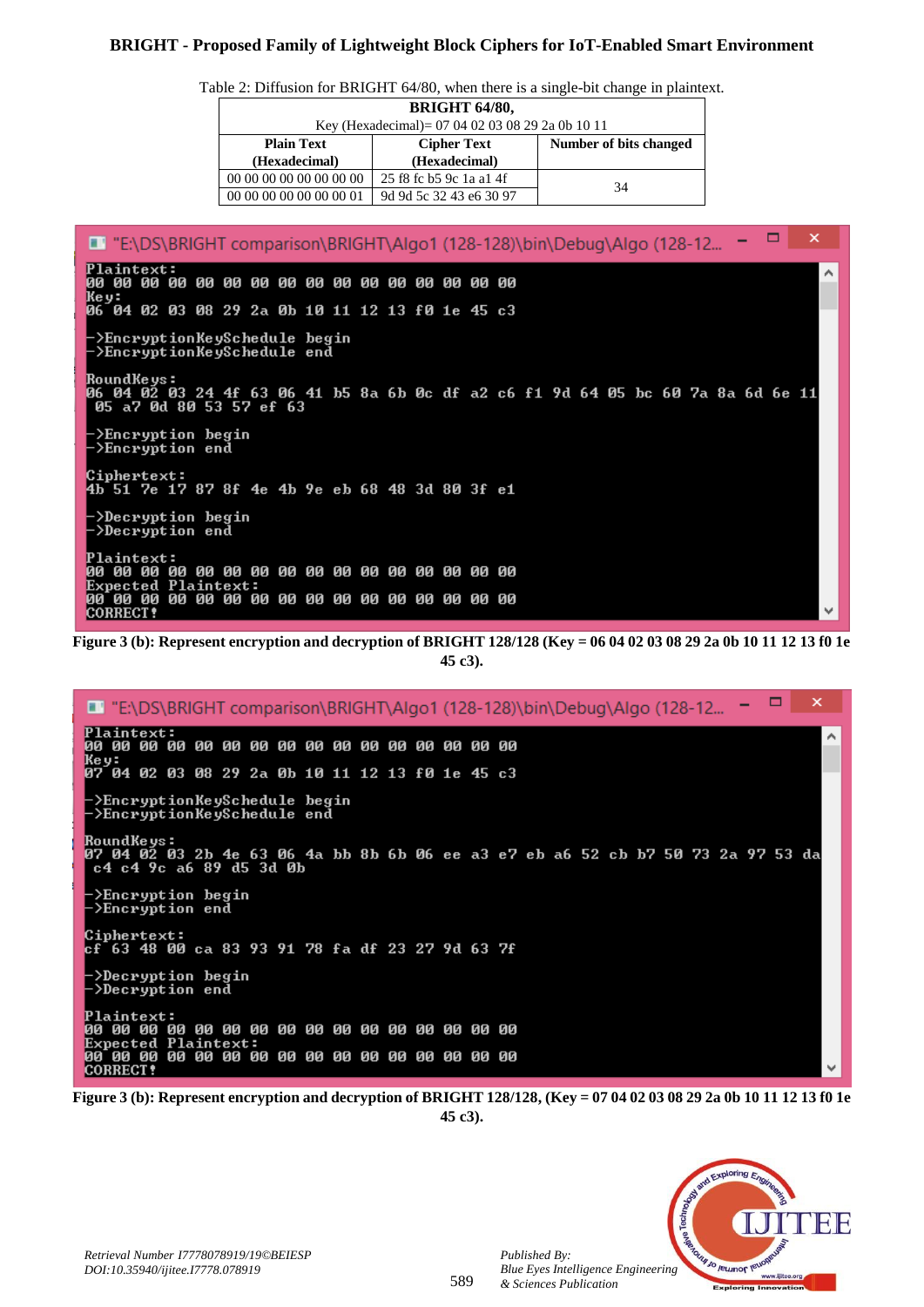|  | Table 3: Diffusion for BRIGHT 128/128, when there is a single-bit change in key. |  |  |  |
|--|----------------------------------------------------------------------------------|--|--|--|
|  |                                                                                  |  |  |  |

| <b>BRIGHT 128/128,</b>   |                         |                |  |  |  |  |  |  |  |  |  |
|--------------------------|-------------------------|----------------|--|--|--|--|--|--|--|--|--|
|                          |                         |                |  |  |  |  |  |  |  |  |  |
| <b>Key (Hexadecimal)</b> | <b>Cipher Text</b>      | Number of bits |  |  |  |  |  |  |  |  |  |
|                          | (Hexadecimal)           | changed        |  |  |  |  |  |  |  |  |  |
| 06 04 02 03 08 29 2a 0b  | 4b 51 7e 17 87 8f 4e 4b |                |  |  |  |  |  |  |  |  |  |
| 10 11 12 13 f0 1e 45 c3  | 9e eb 68 48 3d 80 3f e1 | 64             |  |  |  |  |  |  |  |  |  |
| 07 04 02 03 08 29 2a 0b  | cf 63 48 00 ca 83 93 91 |                |  |  |  |  |  |  |  |  |  |
| 10 11 12 13 f0 1e 45 c3  | 78 fa df 23 27 9d 63 7f |                |  |  |  |  |  |  |  |  |  |

#### **Table 4: Summarizes the average diffusion when there is a single-bit change in the plaintext.**

| <b>Block Length</b>   | <b>Average diffusion</b> | <b>Diffusion Percentage</b> |
|-----------------------|--------------------------|-----------------------------|
| BRIGHT 64/80          | 32.67 bits               | 51.04 %                     |
| BRIGHT 64/96          | 31.89 bits               | 49.82 %                     |
| <b>BRIGHT 64/128</b>  | 33.66 bits               | 52.60 %                     |
| <b>BRIGHT 128/128</b> | 62.78 bits               | 49.05 %                     |
| <b>BRIGHT 128/192</b> | 65.33 bits               | 51.04 %                     |
| <b>BRIGHT 128/256</b> | 63.56 bits               | 49.65 %                     |

**Tale 5: Summarizes the average diffusion when there is a single-bit change in key.**

| <b>BRIGHT Variants</b> | <b>Average diffusion</b> | <b>Diffusion Percentage</b> |
|------------------------|--------------------------|-----------------------------|
| <b>BRIGHT 64/80</b>    | 31.33 bits               | 48.96                       |
| BRIGHT 64/96           | 31.89 bits               | 49.82                       |
| <b>BRIGHT 64/128</b>   | 33 bits                  | 51.56                       |
| <b>BRIGHT 128/128</b>  | 64.56 bits               | 50.43                       |
| <b>BRIGHT 128/192</b>  | 65.11 bits               | 50.87                       |
| <b>BRIGHT 128/256</b>  | 63.22 bits               | 49.39                       |

## **V. SECURITY ANALYSIS**

A cipher is considered secure if a cipher proves to be secure against all known cryptanalytic attacks until it is realized otherwise. A number of cryptanalytic attacks can be applied to a cipher. In this paper, our main goal for the security of BRIGHT is to prevent possible attacks and to provide sufficient security margin against unknown attacks. Design of proposed BRIGHT family of ciphers is such that it prevents the effect of most of the attacks. BRIGHT claims to provide security against the following attacks:

## *A.* **Related Key Attack**

This attack performs cipher operations with partially known keys or complete unknown keys. This attack is made possible when there is either slow diffusion in the cipher or there exists some kind of symmetry in the key expansion block. The internal structure of the proposed cipher is so designed that it performs fast diffusion. Every single round of BRIGHT family ciphers fulfill SAC i.e. in each round at least 50% of the bits got changed. Besides, the key expansion of BRIGHT is aimed for fast and non-linear diffusion. Furthermore, random and uniform key extraction thwarts related key attacks.

## *B.* **Differential Cryptanalysis**

It is also known as a chosen-plaintext attack which is used mainly in block ciphers to analyze how input differences lead to output differences. So far, no rigorous security proof for ARX ciphers exists, the only way of evaluation of a cipher against this attack is searching for an optimal differential. In this attack, either a distinguisher is build or a key is recovered if there exists certain input/output difference in a non-random way. ARX based block ciphers use addition modulo 2n which is a non-linear operation and it propagates differences indefinitely. BRIGHT cipher utilizing the same ARX structure provides enough resistance against differential attack. Furthermore, round permutation used in BRIGHT cipher results in stronger and faster diffusion and this results in a stronger internal structure of the proposed family of BRIGHT ciphers.

## *C.* **Brute-force Attack**

Key whitening is a concept in which a key is added prior to its application to the rounds and it is assumed that it is not possible for the attacker to predict the input after whitening and output before whitening. BRIGHT cipher by utilizing key whitening increases complexity against brute force attack. Mostly key whitening is applied by adding a sub-key both, prior to the first round and after the last round. BRIGHT cipher applies key whitening internally by adding key-whitening only prior to the first round. This not only provides resistance against attacks but also results in low memory utilization. Also, using larger size keys provides enough protection to the cipher, especially key sizes greater than 80-bits thwarts this attack. All instances of BRIGHT cipher utilizes key sizes greater than 80-bits. This adds on to the protection of BRIGHT ciphers against brute-force attack.

## D. **Impossible Differential Cryptanalysis**

*Published By: Blue Eyes Intelligence Engineering & Sciences Publication* 

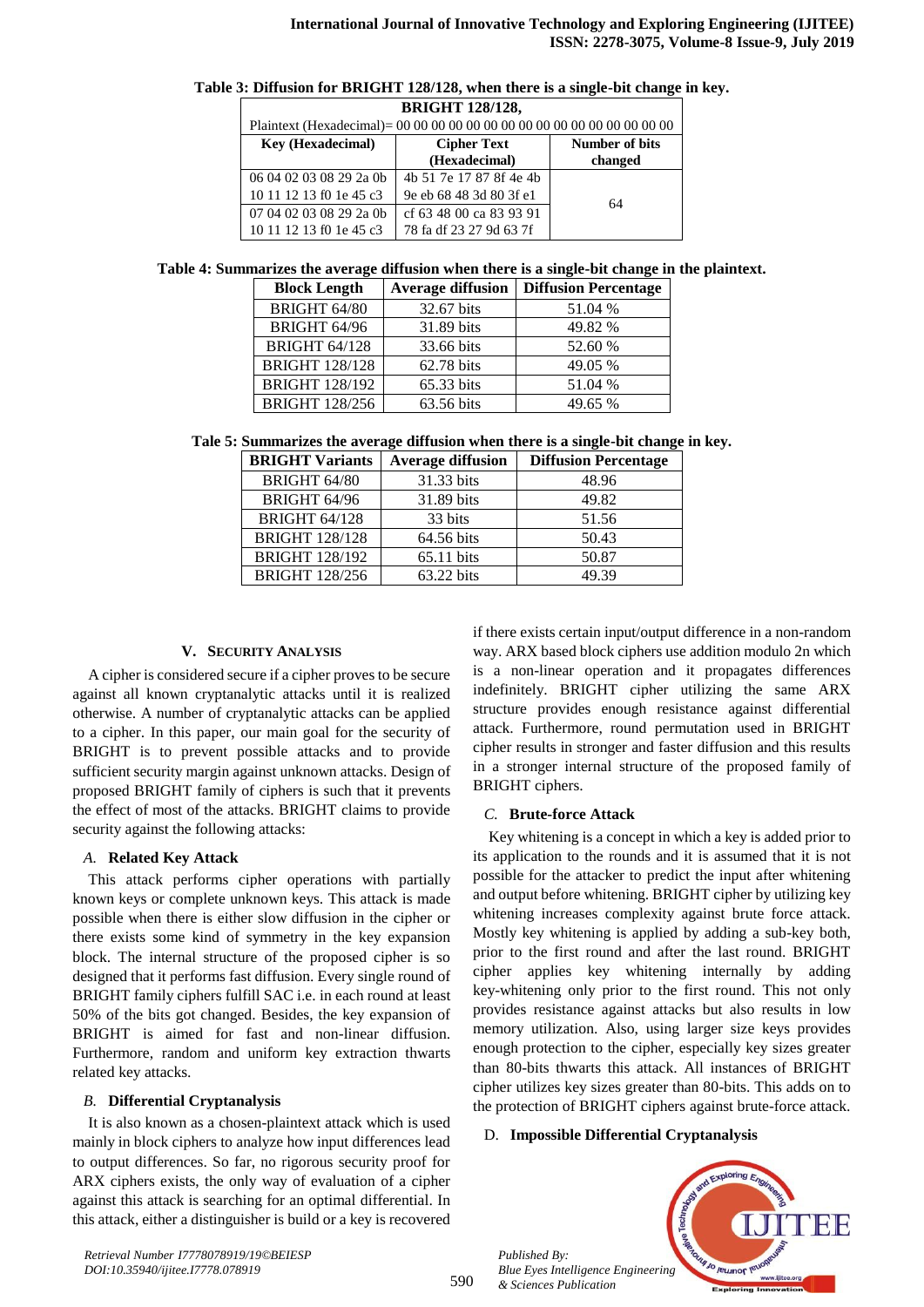# **BRIGHT - Proposed Family of Lightweight Block Ciphers for IoT-Enabled Smart Environment**

Block ciphers having slow diffusion rate are more susceptible to this attack. PICCOLO [12] uses round permutation which results in faster diffusion and is free from impossible differential cryptanalysis. BRIGHT also uses round permutations at the end of each round and is supposed that it thwarts the impossible differential attack.

#### *E.* **Weak Key Attacks**

This attack is made possible when the actual key value drives the non-linear operations. Protection to this attack is possible by XORing actual key prior to its use, the same was utilized by SIT [11] cipher which has proven security against weak keys. However, the proposed algorithm by performing pre-key whitening thwarts the effect of this attack as the key is first XORed with the states and then fed to the f-function. Furthermore, use of round constants also provides protection to the cipher against weak key attacks. Our proposed cipher BRIGHT uses round constants, this provides double protection to the cipher against this attack.

## *F.* **Algebraic Attack**

An over-defined system of algebraic equations is derived to apply algebraic equations. As round function of the newly proposed family of BRIGHT ciphers is of degree 4 as a Boolean vector function, it is difficult to convert an equation system in BRIGHT into an over-defined system. So, BRIGHT provides resistance to this type of attack.

# *G.* **Interpolation and Higher Order Differential Attack**

These attacks target low degree algebraic block ciphers. Since the degree of a round function of BRIGHT is 4, its full round degree as vector Boolean function is even higher. Furthermore, saturation attack is even more effective than interpolation and higher order differential attack. Hence the results of saturation attack on BRIGHT cipher is more than that of higher order differential attack.

## *H.* **Boomerang Attack**

Boomerang attack is also known as a differential-differential attack and is intended mainly for the ciphers using asymmetric round functions. A quartet structure is created in this attack at an intermediate value (halfway through the cipher). A block cipher E is given by cascade of E0 and E1, given by (6):

$$
E = E0 \circ E1 \tag{6}
$$

To weaken the effect of this attack, BRIGHT utilizes good differentials throughout the entire cipher. Maximum 8 rounds are required by the BRIGHT cipher to have complete diffusion.

## *I.* **Slide Attack**

If an iterative process in round function exhibits self-similarity to some degree then Slide attacks are applicable. It is independent of the number of rounds and round function properties. Slide attacks can exploit the weaknesses of the key scheduling part and even general structural properties of a cipher. It all depends upon the design of a cipher that to what extent this attack exploits the cipher. Iterative block ciphers in which there is a repeating

sub-key for all rounds or having a periodic key schedule are more vulnerable to such attacks. Auto-key ciphers which have a data-dependent choice of round sub-keys are easily affected by slide attacks. To prevent from slide attacks, cipher designers have to avoid self-similarity in the rounds of the cipher. This could be accomplished by adding some round counters or random constants in each round [6]. Not using periodic key scheduling is another countermeasure [6]. Zhang et al. (2015) added different round constants in the key schedule and this provides resistance against slide key, as a result, the proposed cipher RECTANGLE prevents from slide attacks [17]. A similar study in [18] presents a LBC, TWINE, providing resistance against slide attacks by applying different constants in the key schedule in each round. PRESENT cipher uses a round dependent counter which provides resistance to the cipher against slide attacks [19]. Key scheduling of BRIGHT cipher is inspired from SPECK [2] key schedule and there is no self-similarity in the rounds of the cipher. Also, we have used round constants in each round which helps to provide resistance against slide attacks.

## **VI. CONCLUSION**

Design and implementation of a lightweight cipher go simultaneously and this has revealed some significant limits and inherent conditions. For example, to achieve a certain security level some lower bounds are placed on the size of a block and key for different implementation environments. Open problems remain in lightweight cryptographic mechanisms that require keen attention. In this paper, a security framework for IoT enabled applications is proposed. Proposed cipher, BRIGHT is a family of LBCs with 6 instances, supporting block sizes of 64-bit and 128-bit. It enables users to match their security needs with application requirements by supporting a range of cryptographic solutions. A good tradeoff will ensure stable progress on the road to realize and secure the IoT as envisioned. This paper set a base for further research work that helps the researchers in the area of IoT security. Our future work consists of detail performance evaluation and cryptanalysis of the newly proposed family of lightweight ciphers, BRIGHT on different software platforms for possible attacks. Furthermore, we invite researchers for the cryptanalysis of the BRIGHT cipher.

## **REFERENCES**

- 1. D. Sehrawat, and N. S. Gill. Deployment of IoT based Smart Environment: Key Issues and Challenges. *International Journal of Engineering & Technology.* 7(2), pp. 544-550, 2018. [Online]. Available: <http://dx.doi.org/10.14419/ijet.v7i2.9504>
- 2. R. Beaulieu, S. T. Clark, D. Shors, B. Weeks, J. Smith, and L. Wingers. The SIMON and SPECK lightweight block ciphers. In: *Proc. of Design Automation Conference (DAC), 52nd ACM/EDAC/IEEE,* IEEE, 2015, pp. 1-6. [Online]. Available: [10.1145/2744769.2747946](http://eprint.iacr.org/2017/511%2010.1145/2744769.2747946)
- 3. A. Biryukov, and L. P. Perrin. (2017, June). State of the art in lightweight symmetric cryptography. *IACR Cryptology ePrint Archive.* [Online]. Available: <http://eprint.iacr.org/2017/511>
- 4. D. Sehrawat, and N. S. Gill. Security Requirements of IoT Applications in Smart Environment. In: *Proc. 2018 2nd International Conference on Trends in Electronics and Informatics*

*(ICOEI)*, IEEE, 2018, pp. 324-329. [Online]. Available:

*Published By:*

*& Sciences Publication* 



591